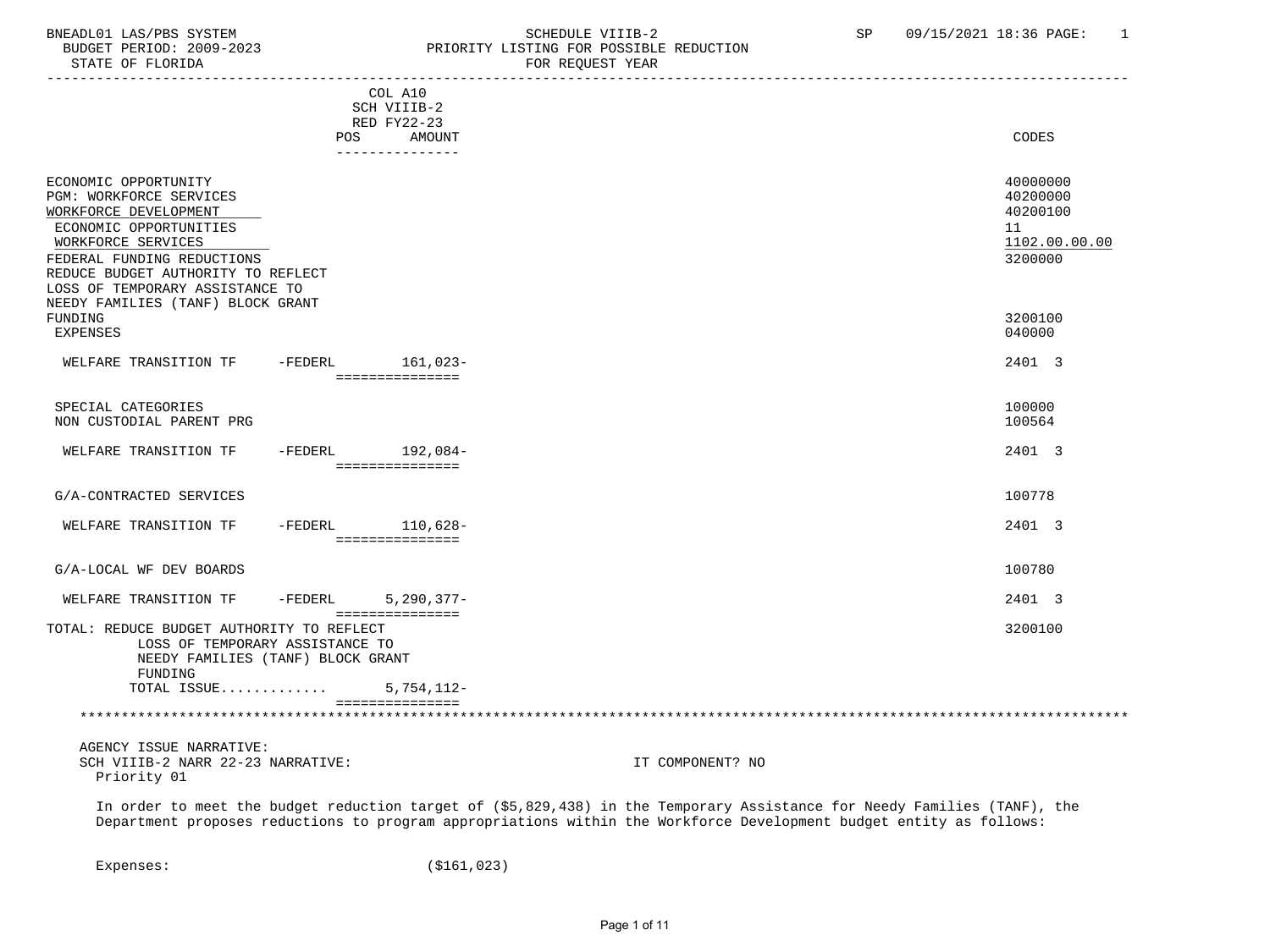## BNEADL01 LAS/PBS SYSTEM SCHEDULE VIIIB-2 SCHEDULE VIIIB-2 SP 09/15/2021 18:36 PAGE: 2 BUDGET PERIOD: 2009-2023 PRIORITY LISTING FOR POSSIBLE REDUCTION STATE OF FLORIDA FOR REQUEST YEAR FOR REQUEST YEAR

|                                                                                                                                                                                                                                                                                 | COL A10<br>SCH VIIIB-2<br>RED FY22-23 |                                                                               |
|---------------------------------------------------------------------------------------------------------------------------------------------------------------------------------------------------------------------------------------------------------------------------------|---------------------------------------|-------------------------------------------------------------------------------|
| POS                                                                                                                                                                                                                                                                             | AMOUNT<br>---------------             | CODES                                                                         |
| ECONOMIC OPPORTUNITY<br>PGM: WORKFORCE SERVICES<br>WORKFORCE DEVELOPMENT<br>ECONOMIC OPPORTUNITIES<br>WORKFORCE SERVICES<br>FEDERAL FUNDING REDUCTIONS<br>REDUCE BUDGET AUTHORITY TO REFLECT<br>LOSS OF TEMPORARY ASSISTANCE TO<br>NEEDY FAMILIES (TANF) BLOCK GRANT<br>FUNDING |                                       | 40000000<br>40200000<br>40200100<br>11<br>1102.00.00.00<br>3200000<br>3200100 |
| Contracted Services:                                                                                                                                                                                                                                                            | ( \$110, 628)                         |                                                                               |
| Non-Custodial Parent Program:                                                                                                                                                                                                                                                   | ( \$192, 084)                         |                                                                               |
| Local Workforce Development Boards:                                                                                                                                                                                                                                             | (\$5,290,377)                         |                                                                               |
| TOTAL                                                                                                                                                                                                                                                                           | (55, 754, 112)                        |                                                                               |

 Federal Temporary Assistance for Needy Families (TANF) block grant funds provide assistance and work opportunities to qualified families. For Fiscal Year 2021-22, the Legislature provided operating budget authority in the Welfare Transition Trust Fund to the Department of Children and Family Services (DCF), the Department of Education (DOE), and the Department of Economic Opportunity (DEO) to spend Florida's TANF block grant allotment. DEO's workforce system was appropriated approximately \$57.9 million.

 The federal TANF block grant has an annual maintenance of effort (MOE) requirement. States are required to spend 80 percent of the state funds expended under the former Aid to Families with Dependent Children (AFDC) program or 75 percent if federal work participation requirements are met (50 percent all-family rate and 90 percent two-parent family rate).

 Because Florida has consistently met the work participation requirements since the inception of the TANF program, the required MOE has been 75 percent.

 Additional reductions to TANF funding will have a direct impact on program services and administrative operations that could potentially impact Florida's ability to meet the federal work participation requirements.

 Based on 2021-22, the reduction would have a minimal impact to operations and the non-custodial parent program, and a significant impact to the local workforce development boards.

 See Priority 01 in budget entity 40200600 for additional Temporary Assistance for Needy Families (TANF) reductions of (\$75,326) for CareerSource Florida Operations. \*\*\*\*\*\*\*\*\*\*\*\*\*\*\*\*\*\*\*\*\*\*\*\*\*\*\*\*\*\*\*\*\*\*\*\*\*\*\*\*\*\*\*\*\*\*\*\*\*\*\*\*\*\*\*\*\*\*\*\*\*\*\*\*\*\*\*\*\*\*\*\*\*\*\*\*\*\*\*\*\*\*\*\*\*\*\*\*\*\*\*\*\*\*\*\*\*\*\*\*\*\*\*\*\*\*\*\*\*\*\*\*\*\*\*\*\*\*\*\*\*\*\*\*\*\*\*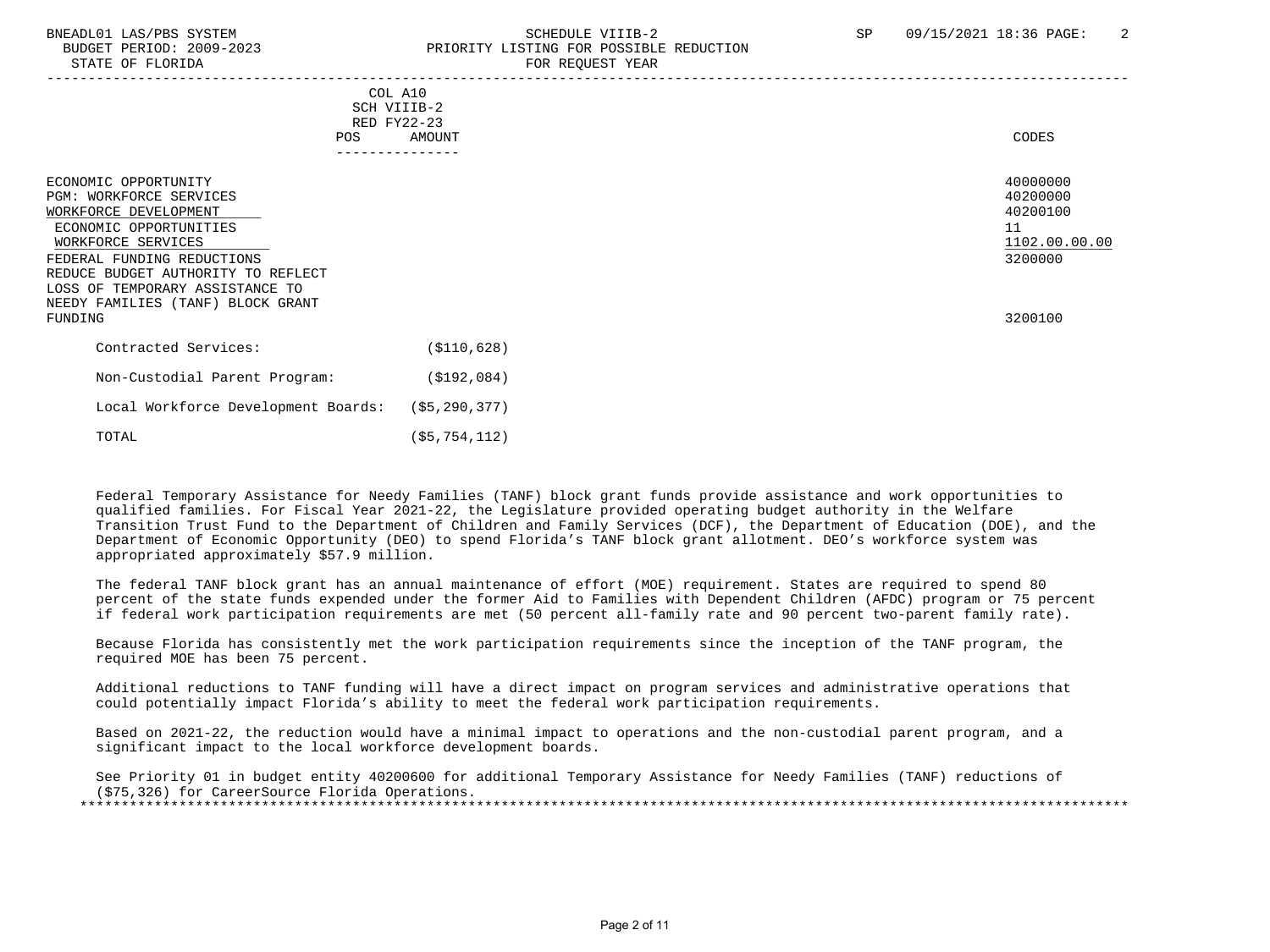### BNEADL01 LAS/PBS SYSTEM SCHEDULE VIIIB-2 SCHEDULE VIIIB-2<br>BUDGET PERIOD: 2009-2023 SP PRIORITY LISTING FOR POSSIBLE REDUCTION BUDGET PERIOD: 2009-2023 PRIORITY LISTING FOR POSSIBLE REDUCTION<br>STATE OF FLORIDA PRIORIC REDUEST YEAR FOR REQUEST YEAR

|                                  | COL A10<br>SCH VIIIB-2<br>RED FY22-23 |               |
|----------------------------------|---------------------------------------|---------------|
| POS                              | AMOUNT                                | CODES         |
|                                  | ------------                          |               |
|                                  |                                       |               |
| ECONOMIC OPPORTUNITY             |                                       | 40000000      |
| <b>PGM: WORKFORCE SERVICES</b>   |                                       | 40200000      |
| WORKFORCE DEVELOPMENT            |                                       | 40200100      |
| ECONOMIC OPPORTUNITIES           |                                       | 11            |
| WORKFORCE SERVICES               |                                       | 1102.00.00.00 |
| PROGRAM REDUCTIONS               |                                       | 33V0000       |
| REDUCE PROGRAMMATIC FUNDING      |                                       | 33V0200       |
| SPECIAL CATEGORIES               |                                       | 100000        |
| $G/A - SNAP$                     |                                       | 100567        |
| SPEC EMPLOYMNT SECU ADM TF-STATE | $125,000-$                            | 2648 1        |
|                                  |                                       |               |
|                                  |                                       |               |

 AGENCY ISSUE NARRATIVE: SCH VIIIB-2 NARR 22-23 NARRATIVE: IT COMPONENT? NO Priority 04

 To meet the budget reduction target of (\$5,712,273) for state trust funds, the Department proposes a reduction in the amount of (\$125,000) in the Special Employment Security Administrative Trust Fund - Supplemental Nutrition Assistance Program (SNAP) category within the Workforce Development budget entity.

 The US Department of Agriculture provides states with federal funding on a 50-50 match basis to operate an employment and training program for participants that receive food stamps, and reimburses participants for transportation expenses relating to completion of work requirements.

Based on historical activity and 2021-22 state plan estimates, the reduction would have moderate impact.

 See Issue Code #33V0200 in budget entity 40300200 for additional reductions to meet the Department's total target reduction amount. \*\*\*\*\*\*\*\*\*\*\*\*\*\*\*\*\*\*\*\*\*\*\*\*\*\*\*\*\*\*\*\*\*\*\*\*\*\*\*\*\*\*\*\*\*\*\*\*\*\*\*\*\*\*\*\*\*\*\*\*\*\*\*\*\*\*\*\*\*\*\*\*\*\*\*\*\*\*\*\*\*\*\*\*\*\*\*\*\*\*\*\*\*\*\*\*\*\*\*\*\*\*\*\*\*\*\*\*\*\*\*\*\*\*\*\*\*\*\*\*\*\*\*\*\*\*\*

TOTAL: WORKFORCE SERVICES 1102.00.00 POTAL: WORKFORCE SERVICES

 BY FUND TYPE TRUST FUNDS..................... 5,879,112- 2000 ===============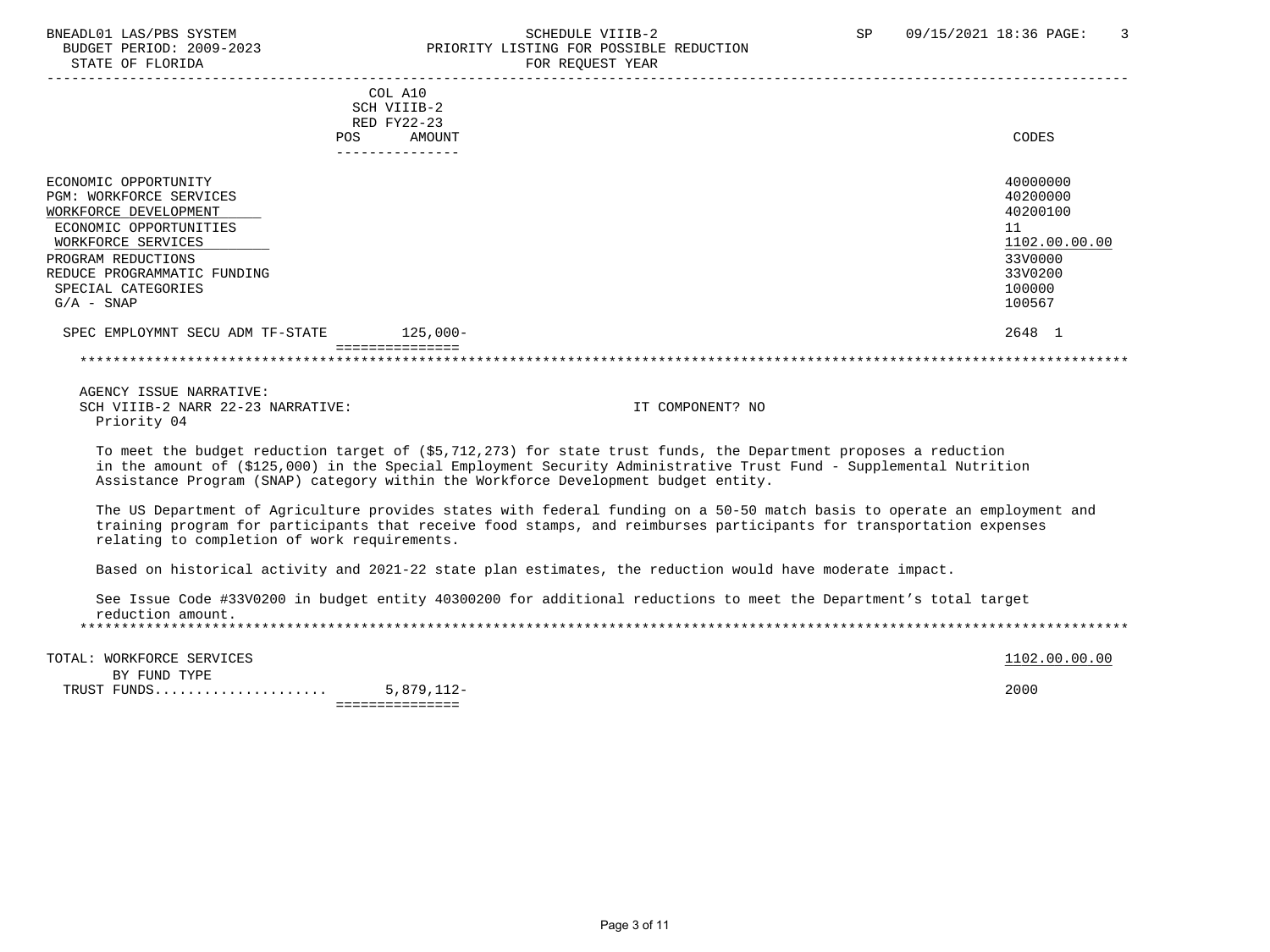#### BNEADL01 LAS/PBS SYSTEM SCHEDULE VIIIB-2 SCHEDULE VIIIB-2 SP 09/15/2021 18:36 PAGE: 4<br>BUDGET PERIOD: 2009-2023 PRIORITY LISTING FOR POSSIBLE REDUCTION BUDGET PERIOD: 2009-2023 PRIORITY LISTING FOR POSSIBLE REDUCTION<br>STATE OF FLORIDA PERIORIC PERIOR REGUEST YEAR FOR REQUEST YEAR

|                                  |           | COL A10                    |               |
|----------------------------------|-----------|----------------------------|---------------|
|                                  |           | SCH VIIIB-2                |               |
|                                  |           | RED FY22-23                |               |
|                                  |           | AMOUNT<br>POS              | CODES         |
|                                  |           |                            |               |
| ECONOMIC OPPORTUNITY             |           |                            | 40000000      |
| PGM: WORKFORCE SERVICES          |           |                            | 40200000      |
| REEMPLOYMENT ASST PRG            |           |                            | 40200200      |
| ECONOMIC OPPORTUNITIES           |           |                            | 11            |
| WORKFORCE SERVICES               |           |                            | 1102.00.00.00 |
| STATE FUNDING REDUCTIONS         |           |                            | 3300000       |
| REDUCE PROGRAM OPERATIONS        |           |                            | 3300400       |
| SALARIES AND BENEFITS            |           |                            | 010000        |
| GENERAL REVENUE FUND             | $-$ STATE | 51,173-                    | 1000 1        |
|                                  |           | :==========                |               |
|                                  |           |                            |               |
| OTHER PERSONAL SERVICES          |           |                            | 030000        |
|                                  |           |                            |               |
| GENERAL REVENUE FUND             | $-STATE$  | 61,336-<br>=============== | 1000 1        |
| TOTAL: REDUCE PROGRAM OPERATIONS |           |                            | 3300400       |
| TOTAL ISSUE                      |           | 112,509-                   |               |
|                                  |           |                            |               |
|                                  |           |                            |               |
|                                  |           |                            |               |

 AGENCY ISSUE NARRATIVE: SCH VIIIB-2 NARR 22-23 NARRATIVE: IT COMPONENT? NO Priority 03

 The Department proposes the reduction of (\$112,509) in General Revenue funds to be included in the FY 2022-23 VIIIB-2 reductions. The Department proposes the reductions in the following categories:

 (\$51,173) in the Salaries and Benefits category within the Reemployment Assistance (RA) program in budget entity 40200200.

(\$61,336) in the Other Personal Services category within the RA program in budget entity 40200200.

 These funds were inadvertently made recurring as a result of the RA Operations nonrecurring request approved as part of Chapter 2021-036, Laws of Florida. \*\*\*\*\*\*\*\*\*\*\*\*\*\*\*\*\*\*\*\*\*\*\*\*\*\*\*\*\*\*\*\*\*\*\*\*\*\*\*\*\*\*\*\*\*\*\*\*\*\*\*\*\*\*\*\*\*\*\*\*\*\*\*\*\*\*\*\*\*\*\*\*\*\*\*\*\*\*\*\*\*\*\*\*\*\*\*\*\*\*\*\*\*\*\*\*\*\*\*\*\*\*\*\*\*\*\*\*\*\*\*\*\*\*\*\*\*\*\*\*\*\*\*\*\*\*\*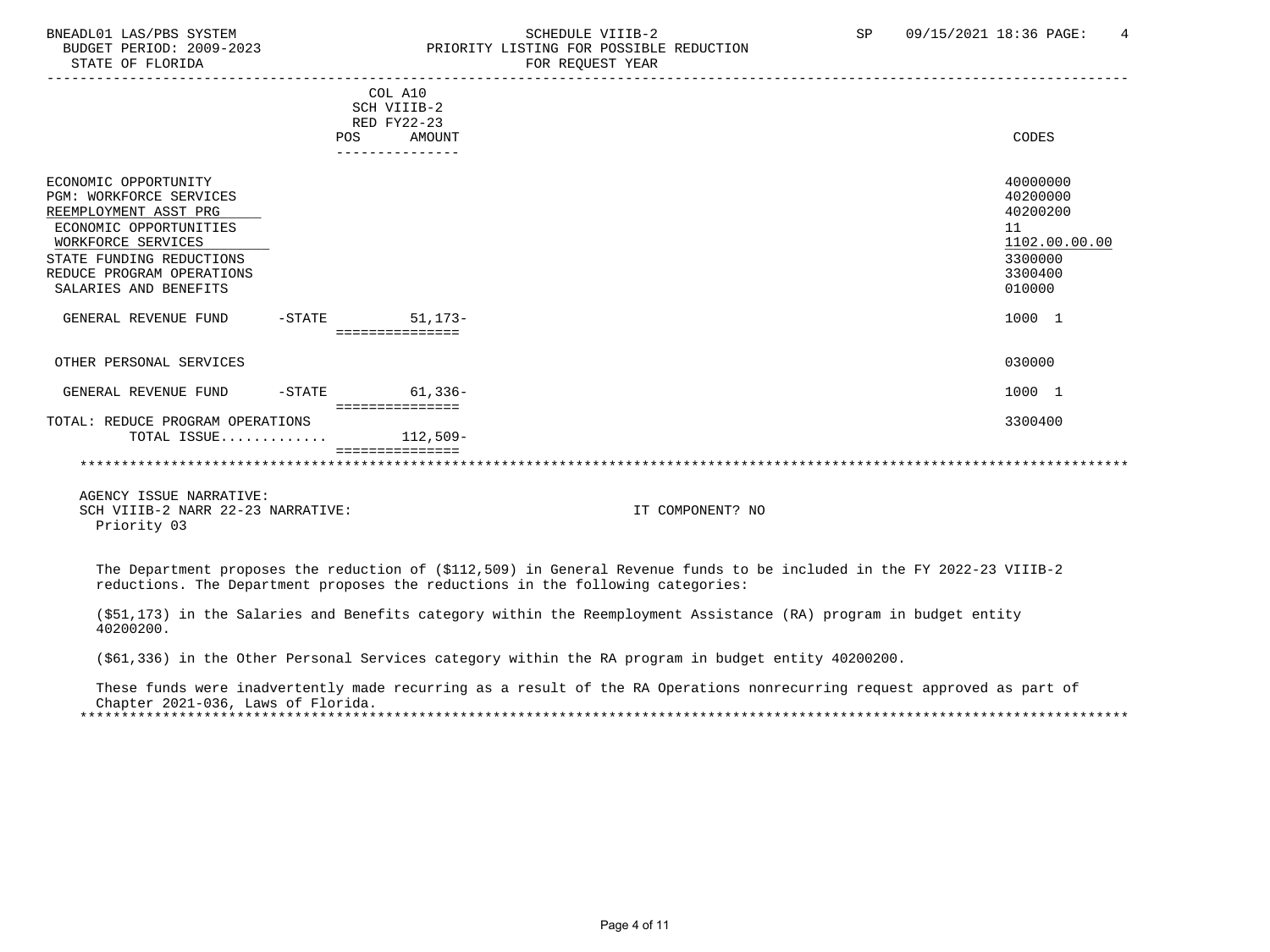# BNEADL01 LAS/PBS SYSTEM SCHEDULE VIIIB-2 SCHEDULE VIIIB-2 SP 09/15/2021 18:36 PAGE: 5<br>BUDGET PERIOD: 2009-2023 PRIORITY LISTING FOR POSSIBLE REDUCTION BUDGET PERIOD: 2009-2023 PRIORITY LISTING FOR POSSIBLE REDUCTION FOR REQUEST YEAR

|                                           |     | COL A10         |           |           |                 |          |                |                       |
|-------------------------------------------|-----|-----------------|-----------|-----------|-----------------|----------|----------------|-----------------------|
|                                           |     | SCH VIIIB-2     |           |           |                 |          |                |                       |
|                                           |     | RED FY22-23     |           |           |                 |          |                |                       |
|                                           | POS | AMOUNT          |           |           |                 |          |                | CODES                 |
|                                           |     | --------------- |           |           |                 |          |                |                       |
|                                           |     |                 |           |           |                 |          |                |                       |
| ECONOMIC OPPORTUNITY                      |     |                 |           |           |                 |          |                | 40000000              |
| <b>PGM: WORKFORCE SERVICES</b>            |     |                 |           |           |                 |          |                | 40200000              |
| REEMPLOYMENT ASST PRG                     |     |                 |           |           |                 |          |                | 40200200              |
| ECONOMIC OPPORTUNITIES                    |     |                 |           |           |                 |          |                | 11                    |
| WORKFORCE SERVICES                        |     |                 |           |           |                 |          |                | 1102.00.00.00         |
| STATE FUNDING REDUCTIONS                  |     |                 |           |           |                 |          |                | 3300000               |
| REDUCE PROGRAM OPERATIONS                 |     |                 |           |           |                 |          |                | 3300400               |
| POSITION DETAIL OF SALARIES AND BENEFITS: |     |                 |           |           |                 |          |                | LAPSE LAPSED SALARIES |
|                                           |     | <b>FTE</b>      | BASE RATE | ADDITIVES | <b>BENEFITS</b> | SUBTOTAL | $\frac{8}{10}$ | AND BENEFITS          |
|                                           |     |                 |           |           |                 |          |                |                       |
| A10 - SCH VIIIB-2 RED FY22-23             |     |                 |           |           |                 |          |                |                       |
| CHANGES TO CURRENTLY AUTHORIZED POSITIONS |     |                 |           |           |                 |          |                |                       |
| OTHER SALARY AMOUNT                       |     |                 |           |           |                 |          |                |                       |
| 1000 GENERAL REVENUE FUND                 |     |                 |           |           |                 |          |                | $51, 173 -$           |
|                                           |     |                 |           |           |                 |          |                | $51, 173 -$           |
|                                           |     |                 |           |           |                 |          |                | ==============        |
|                                           |     |                 |           |           |                 |          |                |                       |
|                                           |     |                 |           |           |                 |          |                |                       |
| TOTAL: WORKFORCE SERVICES                 |     |                 |           |           |                 |          |                | 1102.00.00.00         |
| BY FUND TYPE                              |     |                 |           |           |                 |          |                |                       |
| GENERAL REVENUE FUND                      |     | $112,509-$      |           |           |                 |          |                | 1000                  |
|                                           |     | =============== |           |           |                 |          |                |                       |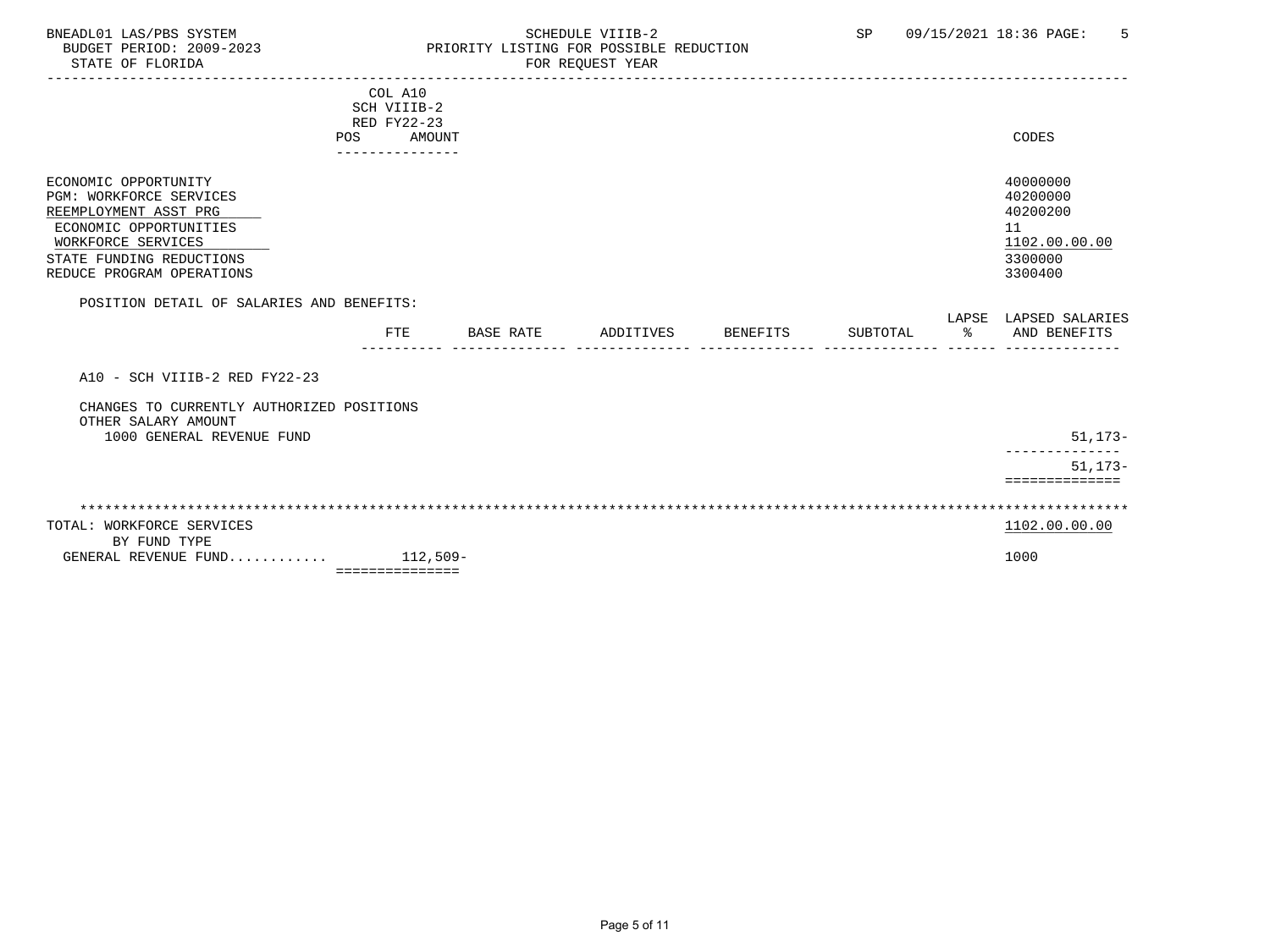#### BNEADL01 LAS/PBS SYSTEM SCHEDULE VIIIB-2 SCHEDULE VIIIB-2 SP 09/15/2021 18:36 PAGE: 6 BUDGET PERIOD: 2009-2023 PRIORITY LISTING FOR POSSIBLE REDUCTION STATE OF FLORIDA FOR REQUEST YEAR FOR REQUEST THAT THE REDUCT OF STATE OF STATE OF STATE OF STATE OF STATE OF STATE OF STATE OF STATE OF STATE OF STATE OF STATE OF STATE OF STATE OF STATE OF STATE OF STATE OF STATE OF STAT

|                                                 | COL A10                    |               |                      |
|-------------------------------------------------|----------------------------|---------------|----------------------|
|                                                 | SCH VIIIB-2<br>RED FY22-23 |               |                      |
|                                                 | POS                        | AMOUNT        | CODES                |
|                                                 |                            | ------------- |                      |
| ECONOMIC OPPORTUNITY<br>PGM: WORKFORCE SERVICES |                            |               | 40000000<br>40200000 |
| CAREERSOURCE FLORIDA                            |                            |               | 40200600             |
| ECONOMIC OPPORTUNITIES                          |                            |               | 11                   |
| WORKFORCE SERVICES                              |                            |               | 1102.00.00.00        |
| FEDERAL FUNDING REDUCTIONS                      |                            |               | 3200000              |
| REDUCE BUDGET AUTHORITY TO REFLECT              |                            |               |                      |
| LOSS OF TEMPORARY ASSISTANCE TO                 |                            |               |                      |
| NEEDY FAMILIES (TANF) BLOCK GRANT               |                            |               |                      |
| FUNDING                                         |                            |               | 3200100              |
| SPECIAL CATEGORIES                              |                            |               | 100000               |
| CAREERSOURCE FLA OPERTNS                        |                            |               | 100825               |
| WELFARE TRANSITION TF<br>$-FEDERL$              |                            | 75,326-       | 2401 3               |
|                                                 |                            |               |                      |
| ACTNOV TOCHE NADDATIVE.                         |                            |               |                      |

 AGENCY ISSUE NARRATIVE: SCH VIIIB-2 NARR 22-23 NARRATIVE: IT COMPONENT? NO Priority 01

 In order to meet the budget reduction target of (\$5,829,438) in the Temporary Assistance for Needy Families (TANF), the Department proposes reductions to program operations within the CareerSource Florida budget entity as follows:

CareerSource Florida Operations: (\$ 75,326)

 Federal Temporary Assistance for Needy Families (TANF) block grant funds provide assistance and work opportunities to qualified families. For Fiscal Year 2021-22, the Legislature provided operating budget authority in the Welfare Transition Trust Fund to the Department of Children and Family Services (DCF), the Department of Education (DOE), and the Department of Economic Opportunity (DEO) to spend Florida's TANF block grant allotment. DEO's workforce system was appropriated approximately \$57.9 million.

 The federal TANF block grant has an annual maintenance of effort (MOE) requirement. States are required to spend 80 percent of the state funds expended under the former Aid to Families with Dependent Children (AFDC) program or 75 percent if federal work participation requirements are met (50 percent all-family rate and 90 percent two-parent family rate).

 Because Florida has consistently met the work participation requirements since the inception of the TANF program, the required MOE has been 75 percent.

 Additional reductions to TANF funding will have a direct impact on program services and administrative operations that could potentially impact Florida's ability to meet the federal work participation requirements.

Based on 2021-22, the reduction would have a minimal impact to operations.

 See Priority 01 in budget entity 40200100 for additional Temporary Assistance for Needy Families (TANF) reductions of (\$5,754,112) for Workforce Services Operations, Contracted Services, Non-Custodial Parent Program and Local Workforce Development Boards. \*\*\*\*\*\*\*\*\*\*\*\*\*\*\*\*\*\*\*\*\*\*\*\*\*\*\*\*\*\*\*\*\*\*\*\*\*\*\*\*\*\*\*\*\*\*\*\*\*\*\*\*\*\*\*\*\*\*\*\*\*\*\*\*\*\*\*\*\*\*\*\*\*\*\*\*\*\*\*\*\*\*\*\*\*\*\*\*\*\*\*\*\*\*\*\*\*\*\*\*\*\*\*\*\*\*\*\*\*\*\*\*\*\*\*\*\*\*\*\*\*\*\*\*\*\*\*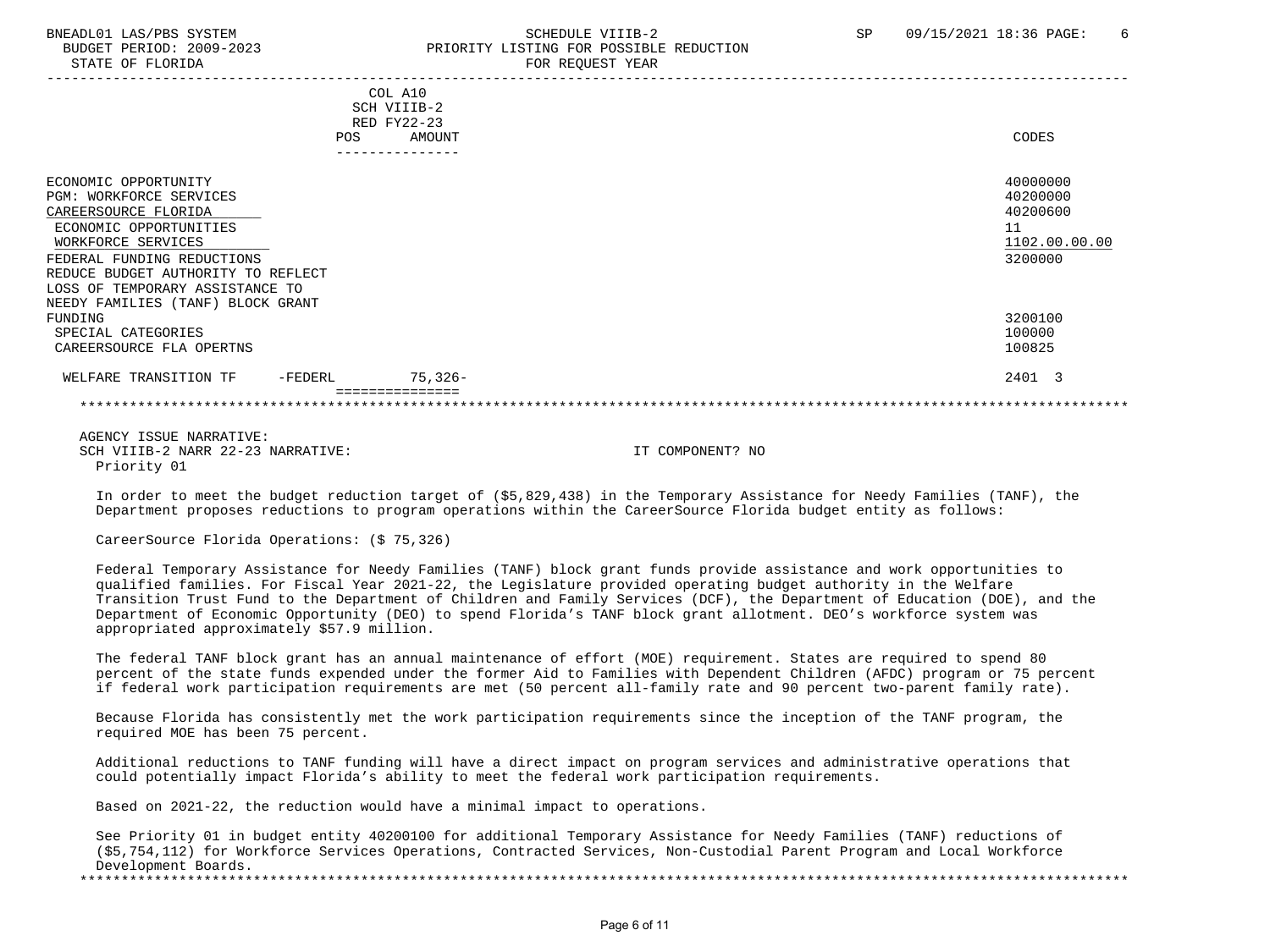# BNEADL01 LAS/PBS SYSTEM SALLE STRING THE SCHEDULE VIIIB-2 SP 09/15/2021 18:36 PAGE: 7<br>BUDGET PERIOD: 2009-2023 REIORITY LISTING FOR POSSIBLE REDUCTION BUDGET PERIOD: 2009-2023 PRIORITY LISTING FOR POSSIBLE REDUCTION<br>FOR REQUEST YEAR FOR REQUEST YEAR

| COL A10<br>SCH VIIIB-2<br>RED FY22-23<br><b>CODES</b><br>POS<br>AMOUNT<br>_______________<br>40000000<br>ECONOMIC OPPORTUNITY<br>40200000<br><b>PGM: WORKFORCE SERVICES</b><br>40200600<br>CAREERSOURCE FLORIDA<br>ECONOMIC OPPORTUNITIES<br>11<br>WORKFORCE SERVICES<br>1102.00.00.00<br>33V0000<br>PROGRAM REDUCTIONS<br>REDUCE TARGETED PROGRAM EXPENSES<br>33V0020<br>SPECIAL CATEGORIES<br>100000<br>109072<br>OUICK RESPONSE TRAINING<br>$-$ STATE<br>$400,000 -$<br>2041 1<br>SEED TRUST FUND<br>SPEC EMPLOYMNT SECU ADM TF-STATE<br>$1,050,000 -$<br>2648 1<br>TOTAL APPRO<br>$1,450,000 -$<br>===============<br>AGENCY ISSUE NARRATIVE:<br>SCH VIIIB-2 NARR 22-23 NARRATIVE:<br>IT COMPONENT? NO<br>Priority 02<br>In order to meet the budget reduction target of (\$5,712,273) for state trust funds, the Department proposes the following<br>reductions within the CareerSource Florida budget entity for DEO partners as follows:<br>Grants and Aids Quick Response Training (\$1,450,000) |  |  |  |  |
|-----------------------------------------------------------------------------------------------------------------------------------------------------------------------------------------------------------------------------------------------------------------------------------------------------------------------------------------------------------------------------------------------------------------------------------------------------------------------------------------------------------------------------------------------------------------------------------------------------------------------------------------------------------------------------------------------------------------------------------------------------------------------------------------------------------------------------------------------------------------------------------------------------------------------------------------------------------------------------------------------------------|--|--|--|--|
|                                                                                                                                                                                                                                                                                                                                                                                                                                                                                                                                                                                                                                                                                                                                                                                                                                                                                                                                                                                                           |  |  |  |  |
|                                                                                                                                                                                                                                                                                                                                                                                                                                                                                                                                                                                                                                                                                                                                                                                                                                                                                                                                                                                                           |  |  |  |  |
|                                                                                                                                                                                                                                                                                                                                                                                                                                                                                                                                                                                                                                                                                                                                                                                                                                                                                                                                                                                                           |  |  |  |  |
|                                                                                                                                                                                                                                                                                                                                                                                                                                                                                                                                                                                                                                                                                                                                                                                                                                                                                                                                                                                                           |  |  |  |  |
|                                                                                                                                                                                                                                                                                                                                                                                                                                                                                                                                                                                                                                                                                                                                                                                                                                                                                                                                                                                                           |  |  |  |  |
|                                                                                                                                                                                                                                                                                                                                                                                                                                                                                                                                                                                                                                                                                                                                                                                                                                                                                                                                                                                                           |  |  |  |  |
|                                                                                                                                                                                                                                                                                                                                                                                                                                                                                                                                                                                                                                                                                                                                                                                                                                                                                                                                                                                                           |  |  |  |  |
|                                                                                                                                                                                                                                                                                                                                                                                                                                                                                                                                                                                                                                                                                                                                                                                                                                                                                                                                                                                                           |  |  |  |  |
|                                                                                                                                                                                                                                                                                                                                                                                                                                                                                                                                                                                                                                                                                                                                                                                                                                                                                                                                                                                                           |  |  |  |  |
|                                                                                                                                                                                                                                                                                                                                                                                                                                                                                                                                                                                                                                                                                                                                                                                                                                                                                                                                                                                                           |  |  |  |  |
|                                                                                                                                                                                                                                                                                                                                                                                                                                                                                                                                                                                                                                                                                                                                                                                                                                                                                                                                                                                                           |  |  |  |  |
|                                                                                                                                                                                                                                                                                                                                                                                                                                                                                                                                                                                                                                                                                                                                                                                                                                                                                                                                                                                                           |  |  |  |  |
|                                                                                                                                                                                                                                                                                                                                                                                                                                                                                                                                                                                                                                                                                                                                                                                                                                                                                                                                                                                                           |  |  |  |  |
|                                                                                                                                                                                                                                                                                                                                                                                                                                                                                                                                                                                                                                                                                                                                                                                                                                                                                                                                                                                                           |  |  |  |  |
|                                                                                                                                                                                                                                                                                                                                                                                                                                                                                                                                                                                                                                                                                                                                                                                                                                                                                                                                                                                                           |  |  |  |  |
|                                                                                                                                                                                                                                                                                                                                                                                                                                                                                                                                                                                                                                                                                                                                                                                                                                                                                                                                                                                                           |  |  |  |  |
|                                                                                                                                                                                                                                                                                                                                                                                                                                                                                                                                                                                                                                                                                                                                                                                                                                                                                                                                                                                                           |  |  |  |  |
|                                                                                                                                                                                                                                                                                                                                                                                                                                                                                                                                                                                                                                                                                                                                                                                                                                                                                                                                                                                                           |  |  |  |  |
|                                                                                                                                                                                                                                                                                                                                                                                                                                                                                                                                                                                                                                                                                                                                                                                                                                                                                                                                                                                                           |  |  |  |  |
|                                                                                                                                                                                                                                                                                                                                                                                                                                                                                                                                                                                                                                                                                                                                                                                                                                                                                                                                                                                                           |  |  |  |  |
|                                                                                                                                                                                                                                                                                                                                                                                                                                                                                                                                                                                                                                                                                                                                                                                                                                                                                                                                                                                                           |  |  |  |  |
|                                                                                                                                                                                                                                                                                                                                                                                                                                                                                                                                                                                                                                                                                                                                                                                                                                                                                                                                                                                                           |  |  |  |  |
|                                                                                                                                                                                                                                                                                                                                                                                                                                                                                                                                                                                                                                                                                                                                                                                                                                                                                                                                                                                                           |  |  |  |  |
|                                                                                                                                                                                                                                                                                                                                                                                                                                                                                                                                                                                                                                                                                                                                                                                                                                                                                                                                                                                                           |  |  |  |  |
|                                                                                                                                                                                                                                                                                                                                                                                                                                                                                                                                                                                                                                                                                                                                                                                                                                                                                                                                                                                                           |  |  |  |  |
|                                                                                                                                                                                                                                                                                                                                                                                                                                                                                                                                                                                                                                                                                                                                                                                                                                                                                                                                                                                                           |  |  |  |  |
|                                                                                                                                                                                                                                                                                                                                                                                                                                                                                                                                                                                                                                                                                                                                                                                                                                                                                                                                                                                                           |  |  |  |  |
|                                                                                                                                                                                                                                                                                                                                                                                                                                                                                                                                                                                                                                                                                                                                                                                                                                                                                                                                                                                                           |  |  |  |  |
|                                                                                                                                                                                                                                                                                                                                                                                                                                                                                                                                                                                                                                                                                                                                                                                                                                                                                                                                                                                                           |  |  |  |  |
| This reduction would have a significant impact.                                                                                                                                                                                                                                                                                                                                                                                                                                                                                                                                                                                                                                                                                                                                                                                                                                                                                                                                                           |  |  |  |  |
|                                                                                                                                                                                                                                                                                                                                                                                                                                                                                                                                                                                                                                                                                                                                                                                                                                                                                                                                                                                                           |  |  |  |  |
| See Issue Code #33V0020 in budget entity 40400100 for additional reductions to meet the Department's total target                                                                                                                                                                                                                                                                                                                                                                                                                                                                                                                                                                                                                                                                                                                                                                                                                                                                                         |  |  |  |  |
| reduction amount.                                                                                                                                                                                                                                                                                                                                                                                                                                                                                                                                                                                                                                                                                                                                                                                                                                                                                                                                                                                         |  |  |  |  |
|                                                                                                                                                                                                                                                                                                                                                                                                                                                                                                                                                                                                                                                                                                                                                                                                                                                                                                                                                                                                           |  |  |  |  |
| 1102.00.00.00<br>TOTAL: WORKFORCE SERVICES                                                                                                                                                                                                                                                                                                                                                                                                                                                                                                                                                                                                                                                                                                                                                                                                                                                                                                                                                                |  |  |  |  |
| BY FUND TYPE                                                                                                                                                                                                                                                                                                                                                                                                                                                                                                                                                                                                                                                                                                                                                                                                                                                                                                                                                                                              |  |  |  |  |
| 2000<br>1,525,326-<br>TRUST FUNDS                                                                                                                                                                                                                                                                                                                                                                                                                                                                                                                                                                                                                                                                                                                                                                                                                                                                                                                                                                         |  |  |  |  |

===============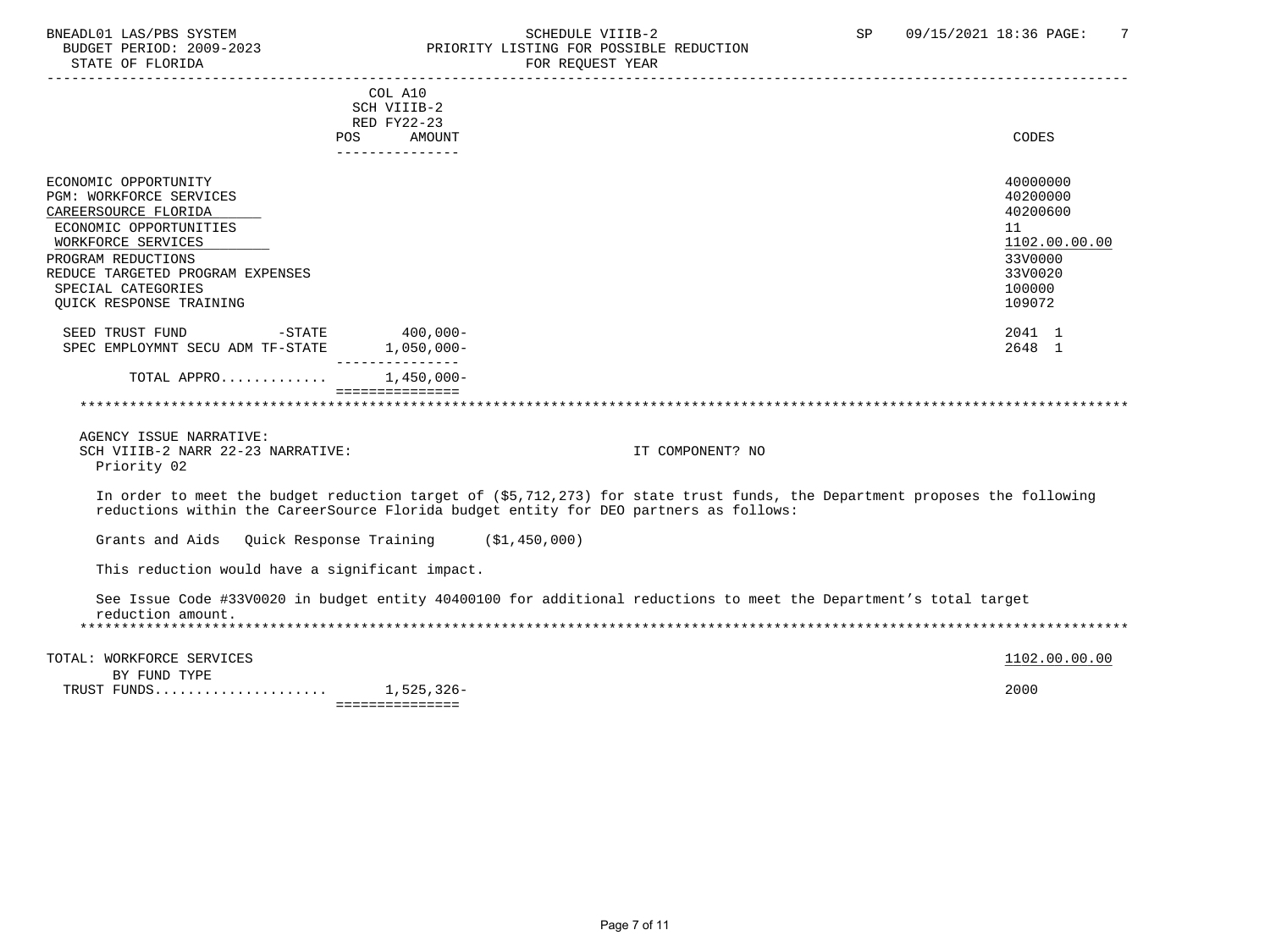### BNEADL01 LAS/PBS SYSTEM SCHEDULE VIIIB-2 SCHEDULE VIIIB-2 SP 09/15/2021 18:36 PAGE: 8<br>BUDGET PERIOD: 2009-2023 PRIORITY LISTING FOR POSSIBLE REDUCTION BUDGET PERIOD: 2009-2023 PRIORITY LISTING FOR POSSIBLE REDUCTION FOR REQUEST YEAR

|                                                                      | COL A10<br>SCH VIIIB-2<br>RED FY22-23 |             |                                                                                                                                                                                                                                                |                     |
|----------------------------------------------------------------------|---------------------------------------|-------------|------------------------------------------------------------------------------------------------------------------------------------------------------------------------------------------------------------------------------------------------|---------------------|
|                                                                      | POS<br>---------------                | AMOUNT      |                                                                                                                                                                                                                                                | CODES               |
| ECONOMIC OPPORTUNITY                                                 |                                       |             |                                                                                                                                                                                                                                                | 40000000            |
| PGM: COMMUNITY DEVELOPMENT                                           |                                       |             |                                                                                                                                                                                                                                                | 40300000            |
| HOUSING & COMM DEVELOPMENT                                           |                                       |             |                                                                                                                                                                                                                                                | 40300200            |
| ECONOMIC OPPORTUNITIES<br>COMMUN DEV/REVITALIZATION                  |                                       |             |                                                                                                                                                                                                                                                | 11<br>1104.00.00.00 |
| PROGRAM REDUCTIONS                                                   |                                       |             |                                                                                                                                                                                                                                                | 33V0000             |
| REDUCE TECHNICAL AND PLANNING                                        |                                       |             |                                                                                                                                                                                                                                                |                     |
| ASSISTANCE                                                           |                                       |             |                                                                                                                                                                                                                                                | 33V0040             |
| SPECIAL CATEGORIES                                                   |                                       |             |                                                                                                                                                                                                                                                | 100000              |
| G/A-TECHNICAL/PLNG ASSIST                                            |                                       |             |                                                                                                                                                                                                                                                | 109655              |
| GRANTS AND DONATIONS TF                                              | $-$ STATE                             | $500,000 -$ |                                                                                                                                                                                                                                                | 2339 1              |
|                                                                      | ===============                       |             |                                                                                                                                                                                                                                                |                     |
|                                                                      |                                       |             |                                                                                                                                                                                                                                                |                     |
| AGENCY ISSUE NARRATIVE:                                              |                                       |             |                                                                                                                                                                                                                                                |                     |
| SCH VIIIB-2 NARR 22-23 NARRATIVE:                                    |                                       |             | IT COMPONENT? NO                                                                                                                                                                                                                               |                     |
| Priority 05                                                          |                                       |             |                                                                                                                                                                                                                                                |                     |
|                                                                      |                                       |             |                                                                                                                                                                                                                                                |                     |
| reduction:                                                           |                                       |             | To meet the budget reduction target of (\$5,712,273) for state trust funds, the Department proposes the following                                                                                                                              |                     |
| other planning issues. This reduction would have significant impact. |                                       |             | (\$500,000) in the Grants and Aids - Technical Planning and Assistance program area within the Housing and Community<br>Development budget entity 40300200. This program provides grants to local governments to assist with comprehensive and |                     |
| REDUCE PROGRAMMATIC FUNDING                                          |                                       |             |                                                                                                                                                                                                                                                | 33V0200             |
| SPECIAL CATEGORIES                                                   |                                       |             |                                                                                                                                                                                                                                                | 100000              |
| G/A-BLACK BUS LOAN PROGRAM                                           |                                       |             |                                                                                                                                                                                                                                                | 100237              |
| SEED TRUST FUND                                                      | $-STATE$                              | $22,273-$   |                                                                                                                                                                                                                                                | 2041 1              |
|                                                                      | ===============                       |             |                                                                                                                                                                                                                                                |                     |
| AGENCY ISSUE NARRATIVE:                                              |                                       |             |                                                                                                                                                                                                                                                |                     |
|                                                                      |                                       |             | IT COMPONENT? NO                                                                                                                                                                                                                               |                     |
|                                                                      |                                       |             |                                                                                                                                                                                                                                                |                     |
| SCH VIIIB-2 NARR 22-23 NARRATIVE:<br>Priority 04                     |                                       |             |                                                                                                                                                                                                                                                |                     |

 in the amount of (\$22,273) in the G/A-Black Business Loan Program within the Housing and Community Development budget entity. The Black Business Loan Program provides financial and technical assistance to primarily Black business in the state.

Based on FY 2019-20 and FY 2020-21, this reduction would have a minimal impact.

See Issue Code #33V0200 in budget entity 40200100 for additional reductions to meet the Department's total target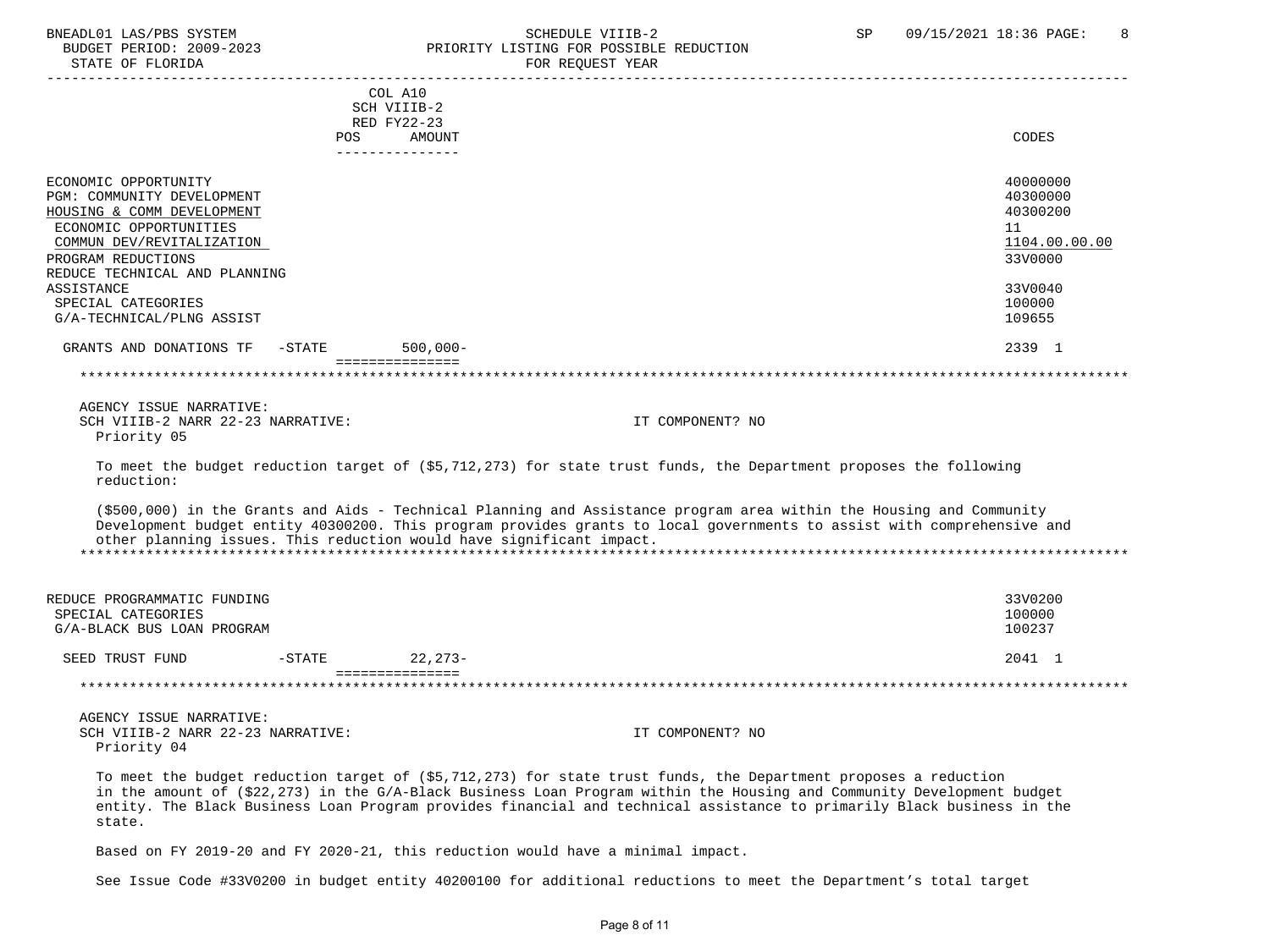# BNEADL01 LAS/PBS SYSTEM SOME SOME SOME SCHEDULE VIIIB-2 SP 09/15/2021 18:36 PAGE: 9<br>BUDGET PERIOD: 2009-2023 REIORITY LISTING FOR POSSIBLE REDUCTION BUDGET PERIOD: 2009-2023 PRIORITY LISTING FOR POSSIBLE REDUCTION<br>FOR REQUEST YEAR FOR REQUEST YEAR

| POS                                                                                                                                                                                          | COL A10<br>SCH VIIIB-2<br>RED FY22-23<br>AMOUNT<br>-------------- | CODES                                                                         |
|----------------------------------------------------------------------------------------------------------------------------------------------------------------------------------------------|-------------------------------------------------------------------|-------------------------------------------------------------------------------|
| ECONOMIC OPPORTUNITY<br>PGM: COMMUNITY DEVELOPMENT<br>HOUSING & COMM DEVELOPMENT<br>ECONOMIC OPPORTUNITIES<br>COMMUN DEV/REVITALIZATION<br>PROGRAM REDUCTIONS<br>REDUCE PROGRAMMATIC FUNDING |                                                                   | 40000000<br>40300000<br>40300200<br>11<br>1104.00.00.00<br>33V0000<br>33V0200 |
| reduction amount.                                                                                                                                                                            |                                                                   |                                                                               |
| TOTAL: COMMUN DEV/REVITALIZATION<br>BY FUND TYPE                                                                                                                                             |                                                                   | 1104.00.00.00                                                                 |
| TRUST FUNDS                                                                                                                                                                                  | 522,273-<br>===============                                       | 2000                                                                          |
|                                                                                                                                                                                              |                                                                   |                                                                               |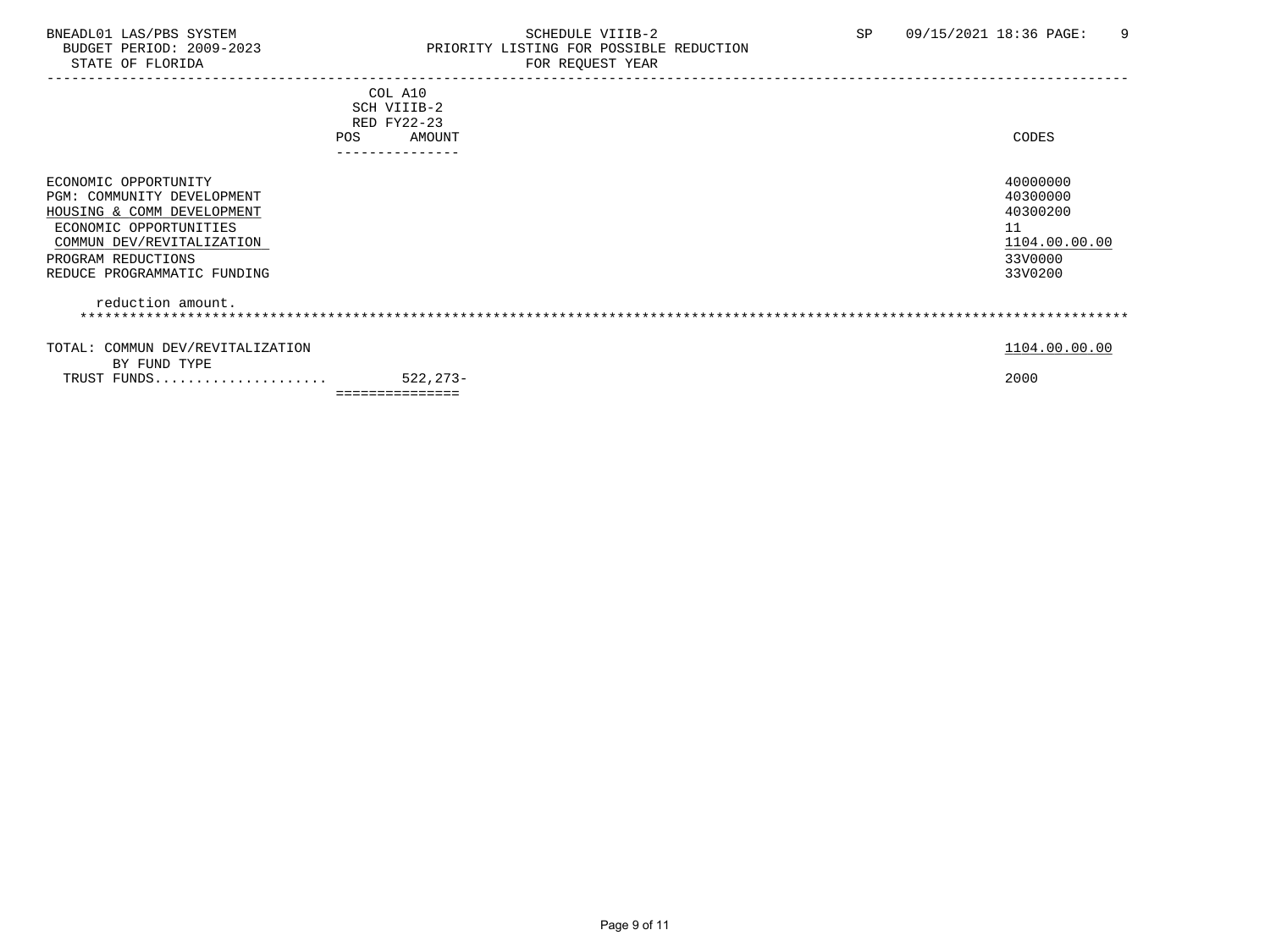# BNEADL01 LAS/PBS SYSTEM SCHEDULE VIIIB-2 SCHEDULE VIIIB-2 SP 09/15/2021 18:36 PAGE: 10<br>BUDGET PERIOD: 2009-2023 PRIORITY LISTING FOR POSSIBLE REDUCTION BUDGET PERIOD: 2009-2023 PRIORITY LISTING FOR POSSIBLE REDUCTION<br>FOR REQUEST YEAR FOR REQUEST YEAR

|                                                                                                                                                                                                                                          | COL A10                                |                                                                                                                                                                                                                               |
|------------------------------------------------------------------------------------------------------------------------------------------------------------------------------------------------------------------------------------------|----------------------------------------|-------------------------------------------------------------------------------------------------------------------------------------------------------------------------------------------------------------------------------|
|                                                                                                                                                                                                                                          | SCH VIIIB-2<br>RED FY22-23             |                                                                                                                                                                                                                               |
|                                                                                                                                                                                                                                          | POS AMOUNT                             | CODES                                                                                                                                                                                                                         |
|                                                                                                                                                                                                                                          | ---------------                        |                                                                                                                                                                                                                               |
| ECONOMIC OPPORTUNITY<br>PGM: STRATEGIC BUS DEV<br>STRATEGIC BUSINESS DEV<br>ECONOMIC OPPORTUNITIES<br>BUSINESS DEVELOPMENT<br>PROGRAM REDUCTIONS<br>REDUCE TARGETED PROGRAM EXPENSES<br>SPECIAL CATEGORIES<br>G/A-FL DEF SPPT TASK FORCE |                                        | 40000000<br>40400000<br>40400100<br>11<br>1101.00.00.00<br>33V0000<br>33V0020<br>100000<br>100315                                                                                                                             |
| SEED TRUST FUND -STATE 250,000-                                                                                                                                                                                                          |                                        | 2041 1                                                                                                                                                                                                                        |
|                                                                                                                                                                                                                                          | ================                       |                                                                                                                                                                                                                               |
| G/A-FL SPORTS FOUNDATION                                                                                                                                                                                                                 |                                        | 101485                                                                                                                                                                                                                        |
| SEED TRUST FUND -STATE                                                                                                                                                                                                                   | $200,000-$                             | 2041 1                                                                                                                                                                                                                        |
| PROFESSIONAL SPORTS DEV TF-STATE 350,000-                                                                                                                                                                                                | _______________                        | 2551 1                                                                                                                                                                                                                        |
| TOTAL APPRO 550,000-                                                                                                                                                                                                                     |                                        |                                                                                                                                                                                                                               |
|                                                                                                                                                                                                                                          | ================                       |                                                                                                                                                                                                                               |
| G/A-ENTERPRISE FLORIDA PRG                                                                                                                                                                                                               |                                        | 102003                                                                                                                                                                                                                        |
| SEED TRUST FUND -STATE 940,000-                                                                                                                                                                                                          |                                        | 2041 1                                                                                                                                                                                                                        |
| FL INTER TRADE & PROM TF -STATE 575,000-                                                                                                                                                                                                 | _________________                      | 2338 1                                                                                                                                                                                                                        |
| TOTAL APPRO $1,515,000-$                                                                                                                                                                                                                 | - ===============                      |                                                                                                                                                                                                                               |
|                                                                                                                                                                                                                                          |                                        |                                                                                                                                                                                                                               |
| G/A - SPACE FLORIDA                                                                                                                                                                                                                      |                                        | 108445                                                                                                                                                                                                                        |
| SEED TRUST FUND                                                                                                                                                                                                                          | $-STATE$ 1,300,000-<br>=============== | 2041 1                                                                                                                                                                                                                        |
| TOTAL: REDUCE TARGETED PROGRAM EXPENSES                                                                                                                                                                                                  |                                        | 33V0020                                                                                                                                                                                                                       |
| TOTAL ISSUE 3,615,000-                                                                                                                                                                                                                   | ===============                        |                                                                                                                                                                                                                               |
|                                                                                                                                                                                                                                          |                                        |                                                                                                                                                                                                                               |
|                                                                                                                                                                                                                                          |                                        |                                                                                                                                                                                                                               |
| AGENCY ISSUE NARRATIVE:<br>SCH VIIIB-2 NARR 22-23 NARRATIVE:<br>Priority 02                                                                                                                                                              |                                        | IT COMPONENT? NO                                                                                                                                                                                                              |
|                                                                                                                                                                                                                                          |                                        | In order to meet the budget reduction target of (\$5,712,273) for state trust funds, the Department proposes the following<br>reductions within the Strategic Business Development budget entity for DEO partners as follows: |
| 1) Grants and Aids - Space Florida                                                                                                                                                                                                       |                                        | (\$1,300,000)                                                                                                                                                                                                                 |